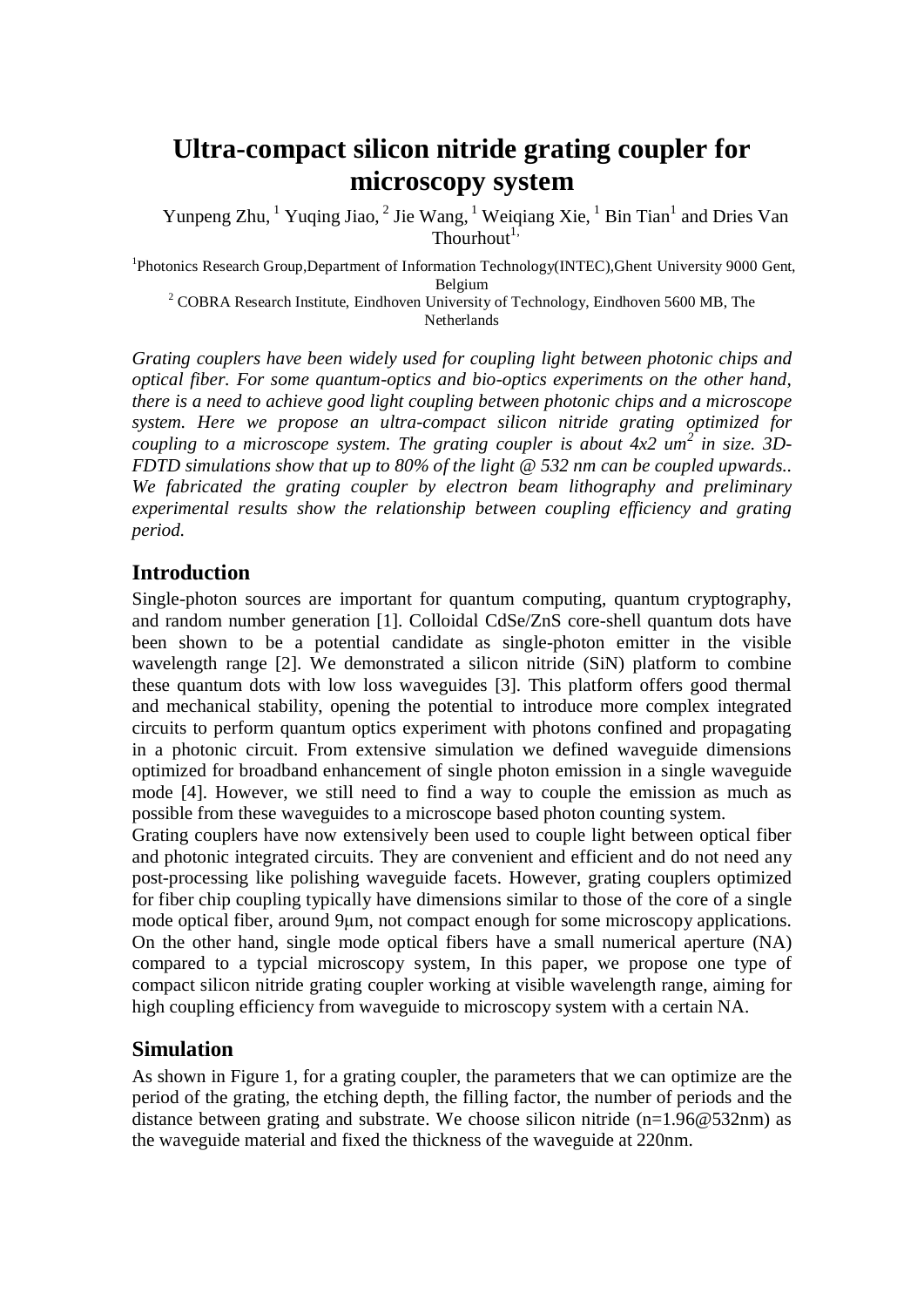

Fig. 1. The schematic of the grating coupler

We choose to etch through the grating to increase its contrast while in the meantime also making the fabrication process easier. The filling factor was fixed to 0.5 to guarantee an easier process and high efficiency. The monitor has been placed 0.5μm above the grating to check the upwards power scattered by the grating coupler. As a starting point for more time consuming 3D-simulations, we used 2D finite-difference time-domain (FDTD) simulations to optimize the parameters of the compact grating coupler.

We scanned the period of a grating without substrate and consisting of 3 periods and compared the upwards coupled power Fig. 2 shows the result of the 2D scan with TE polarization, which indicates the period plays a main role in the upwards coupled power. The first peak around 550nm is the 2nd order diffraction for this waveguide structure at 532nm, which efficiently deflects light upwards.



Fig. 2. (a) 2D FDTD simulation results of grating period length vs power upwards. (b) 2D FDTD simulation results of underlying thickness sweep: black one is silicon substrate with Al as reflection layer, red one is silicon substrate without Al as reflection layer

The distance between the substrate and the grating plays a major influence in controlling the upward efficiency. Without substrate, the grating deflects the light upwards and downwards equally because of the symmetric index distribution. With the substrate, the light radiated downwards by the grating coupler will get reflected at the substrate interface. By carefully choosing the distance between grating and substrate, this field can interfere constructively with the field coupled directly upwards. From the red curve in fig.2 (b) we can see the reflection from the substrate indeed plays a major role and more than 50% upwards coupled light can be obtained. By adding an aluminum layer to enhance the reflection, we can get an even more efficient device, as shown by the black curve in fig. 2 (b).

Since an ultra-compact grating coupler is desired, we also simulated the influence of the number of periods. Fig. 3 shows the upwards coupled power as function of the number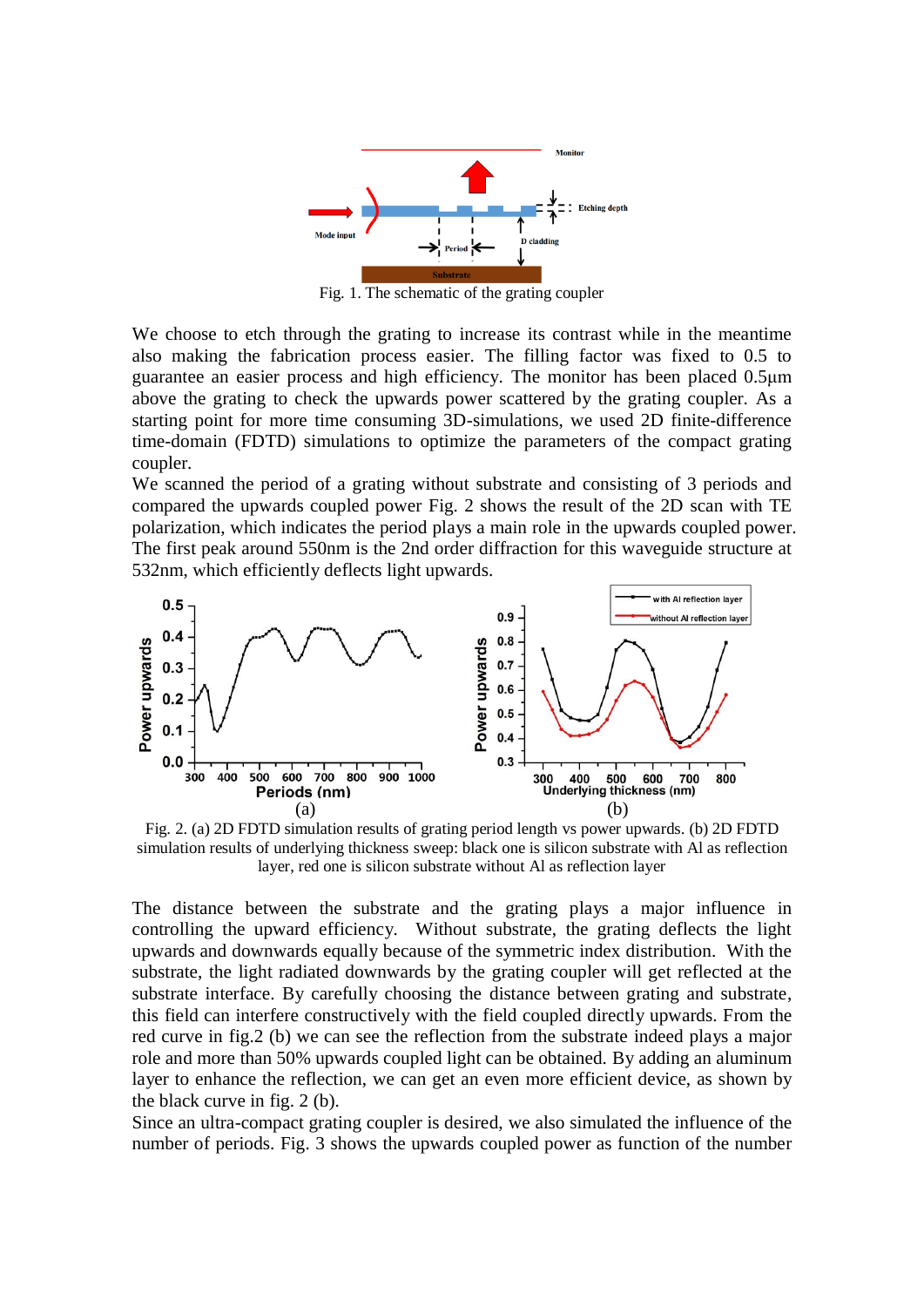of periods. From the result, we can derive the conclusion that 3 periods is good balance between coupling efficiency and compactness of the grating coupler.



We also performed 3D FDTD simulation to compare with the 2D FDTD simulation results. Fig.4 shows the comparison of upwards coupled power in a 2D and 3D simulation without substrate. The 2D and 3D simulation results agree with each other well, which indicate that the 2D FDTD simulation is indeed a good starting point to perform the grating coupler simulations.

# **Design and fabrication**

We would like to test the relationship between coupling efficiency to a microscopy system and the period of the grating coupler. The idea is to fabricate short waveguides with grating couplers at both sides. By fixing the grating coupler's period at one side, we can assume a constant power is coupled into the waveguide. We sweep the other side grating couplers' periods. By measuring the out coupled power from the grating couplers with different period length, we can compare the experimental results with the simulated results.

We fabricated the testing structures by electron beam. Figure 5(a-f) schematically shows the fabrication flow of the test structure. Firstly, a 220nm thick SiN layer is deposited onto a silicon wafer by an optimized plasma enhanced chemical vapor deposition (PECVD) process performed at a temperature of 270 ° at high frequency. Then followed by spin coating Ebeam resist and Ebeam patterning, the sample is etched by reactive ion etching (RIE). Next, an alkaline based wet etching is carried out to remove the substrate under the grating and waveguide, while still leaves some pillar under the supporting pad to support the whole structure. Then a critical point drying (CPD) process is carried out to release the structure. Finally, oxygen plasma cleaning is needed to remove the Ebeam resist residual. Fig.6 shows the SEM picture of the fabricated structure.

#### **Characterization**

We measure the grating coupler structure by using a micro-photoluminescence setup. Fig. 7 shows a schematic of the measurement setup. The laser beam is focused on the grating coupler while the iris diaphragms block the reflection of the input beam and let the out coupled light pass through. The intensity of the out coupled light can be detected by the detector.